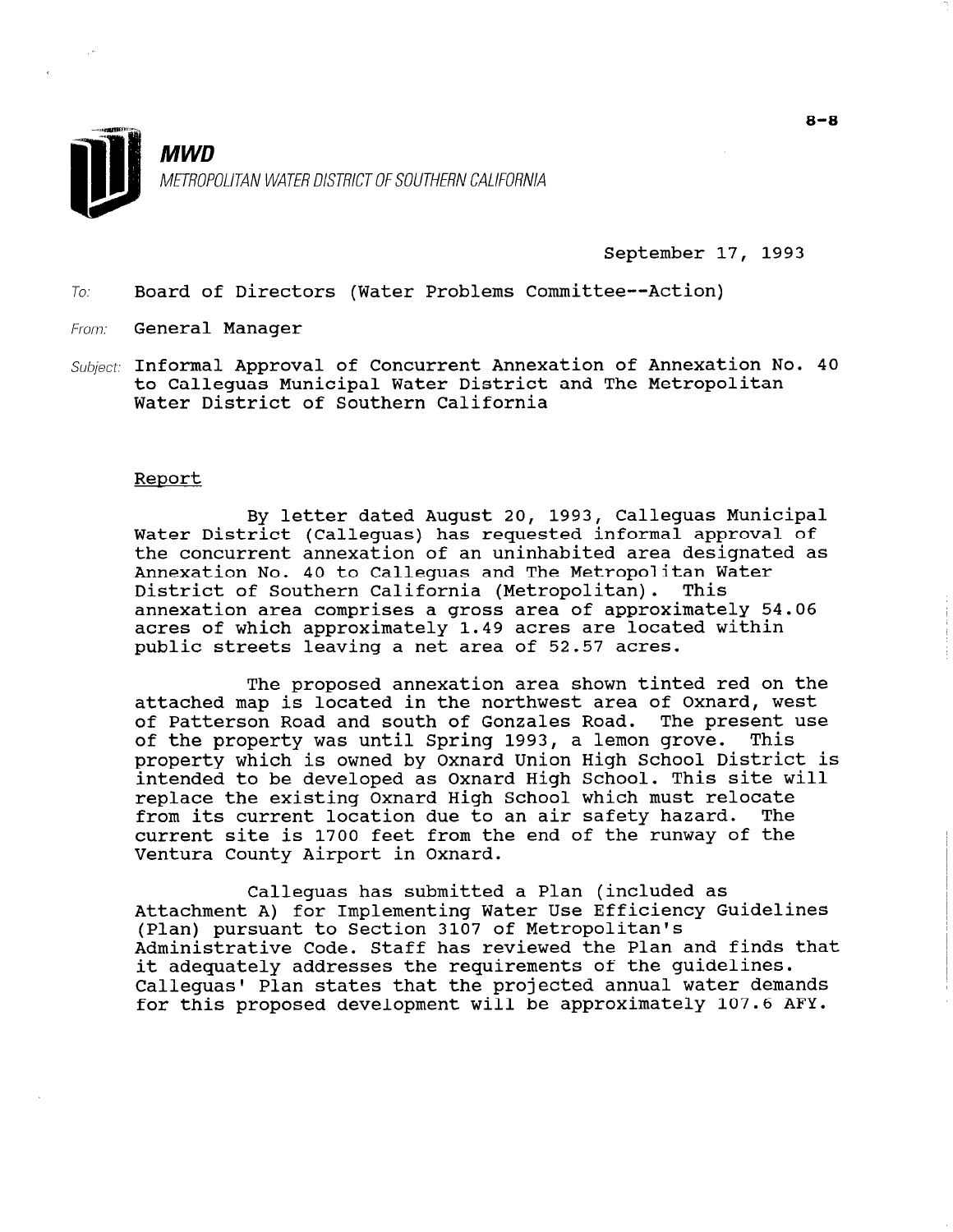Board of Directors -2- September 17, 1993

The annexation charge has been calculated pursuant to Section 3300 of Metropolitan's Administrative Code. Utilizing the \$2,156.00 per acre rate and the sum of \$5,000.00 for processing costs, the annexation charge amount is \$118,340.92.

This annexation is subject to the provisions of the California Environmental Quality Act (CEQA). CEQA will be complied with prior to the time that formal approval of this annexation is requested from Metropolitan. At that time, as required by CEQA, your Board will be requested to review and consider pertinent environmental documentation.

# Board Committee Assiqnment

This letter is referred for action to the Water Problems Committee because of its authority to review and consider requests for annexation, pursuant to Administrative Code Sections 2481(g) and 3102.

# Recommendation

# WATER PROBLEMS COMMITTEE FOR ACTION.

It is recommended that your Board and any committees acting upon this request: (1) approve the Plan for Implementing Water Use Efficiency Guidelines for this proposed annexation; and (2) give informal approval for the concurrent annexation of Annexation No. 40 to Calleguas and Metropolitan conditioned upon a cash payment to Metropolitan of the annexation charge of \$118,340.92 if completed by December 31, 1993, and at the then applicable rate if the annexation is completed after December 31, 1993, subject to such terms and conditions as may be fixed by your Board in granting formal consent to such annexation when a request therefor has been received.

Murduasher

hn R. Wodraska

GWW/betb31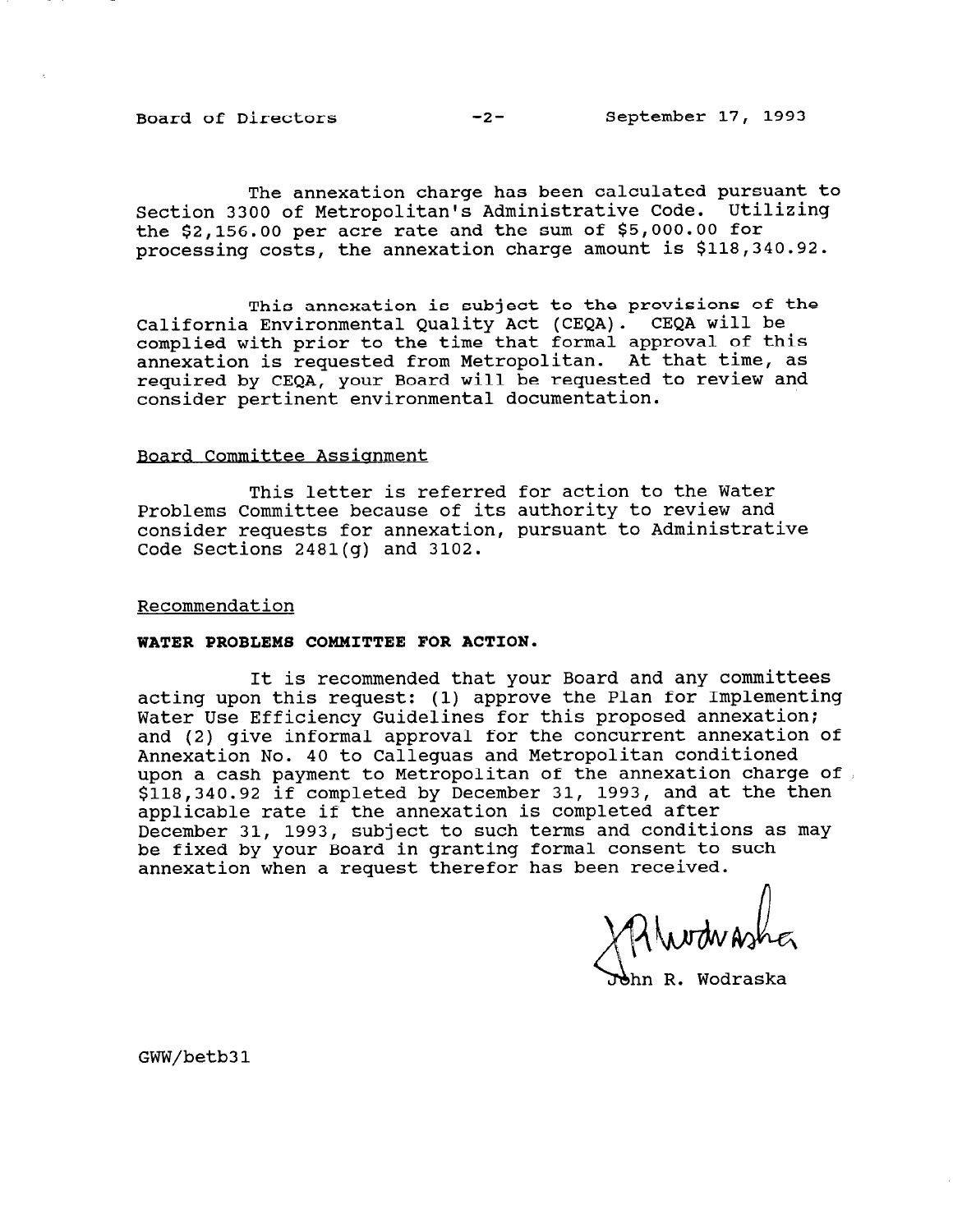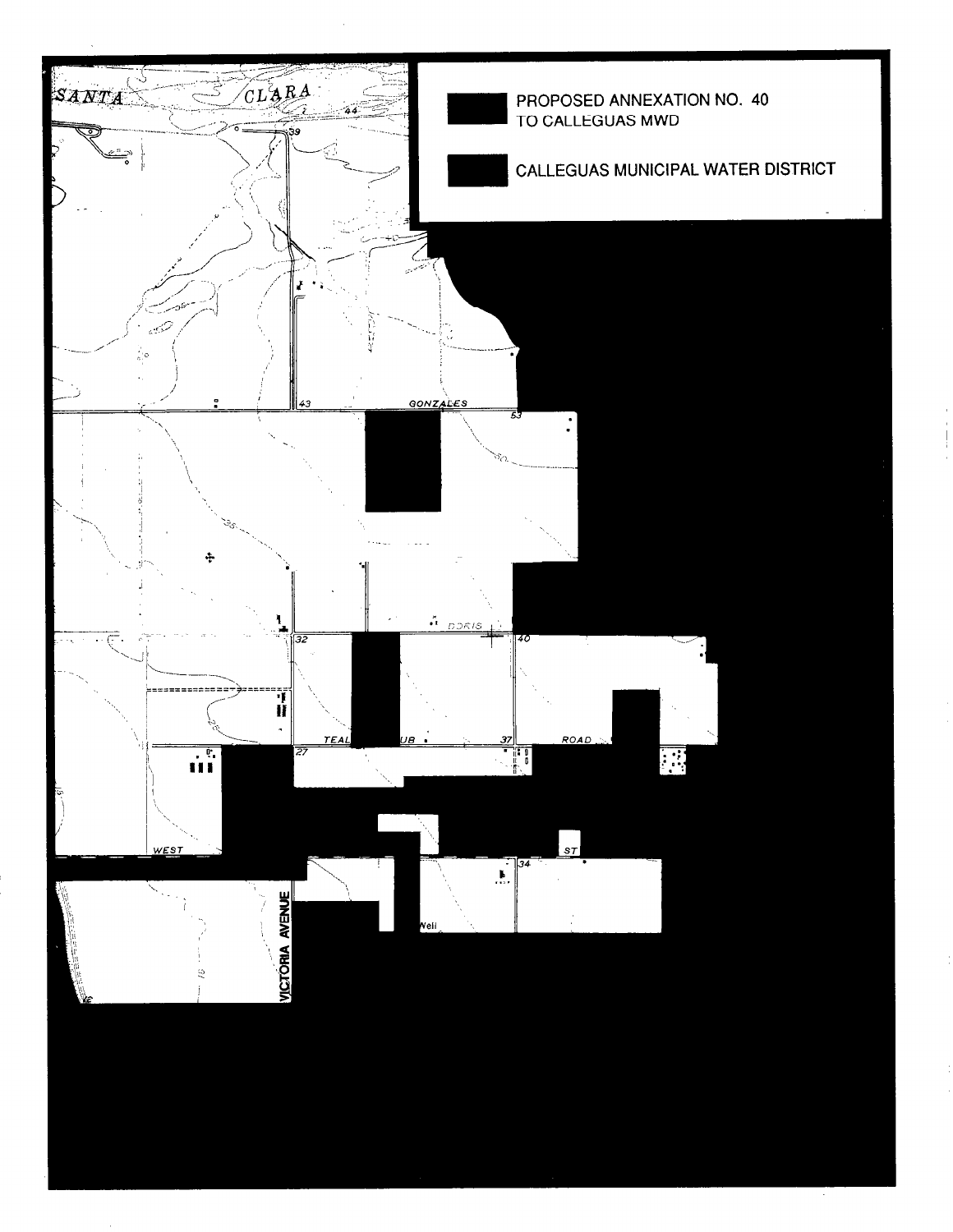#### IMPLEMENTATION PLAN

# WATER USE EFFICIENCY GUIDELINES FOR THE ANNEXATION OF OXNARD UNION HIGH SCHOOL DISTRICT, HIGH SCHOOL, NORTHWEST, TO CALLEGUAS MUNICIPAL WATER DISTRICT AND METROPOLITAN WATER DISTRICT OF SOUTHERN CALIFORNIA

#### GENERAL DESCRIPTION OF ANNEXING AREA

Part of Parcel A, Subdivision No. 4, all of Parcel A, Subdivision No. 5, Rancho El Rio de Santa Clara, on Gonzales Road. Maps and legal descriptions are attached. 52.57 acres, total.

Present use of the proposed parcel to be annexed was, until Spring 1993, a lemon grove, zoned RA in the County jurisdiction.

The property involved in this annexation consists of 52.57 acres of a 79.49 acre parcel owned by the Oxnard Union High School District. A land division of the parcel, due to the current zone designation, is not possible, but the District intends to develop only the 52.57-acre area. The balance of the parcel is to remain in lemon production into the foreseeable future. The intent of this application is for annexing into the Calleguas service area. The Oxnard's City Council is on record in support of providing City water service to the 52.57-acre site.

#### ANNUAL WATER USAGE

The calculated annual maximum water demand for a campus serving 2,300 students and 180 faculty and staff for a yearround schedule (240 days per year) is estimated to be 35,'078,400 gallons or 107.6 acre feet per year (AFY). In addition, approximately 29 acres of the site will be initially utilized for turf area and landscaping. This area initially utilized for turf area and landscaping. This area will ultimately be reduced to approximately 24 acres.

Using a turf/landscaping factor of three (3) AEY, the project landscape water demand will be 87 AFY, making a total demand of 194.6 AFY. This is in contrast to the 1990 statistics for the on-site well, serving 222 acres of Lemons, of 808.7 AEY. It is anticipated that this well will continue to be used for It is anticipated that this well will continue to be used for irrigation of the remaining 26.91 acres, and the adjacent 143 acres for a total of 169.91 acres. Lemon production requires approximately three (3) AFY per acre, depending on the density of the soil. Therefore, the continuing demand on the existing agricultural well is anticipated to be 509.7 AFY.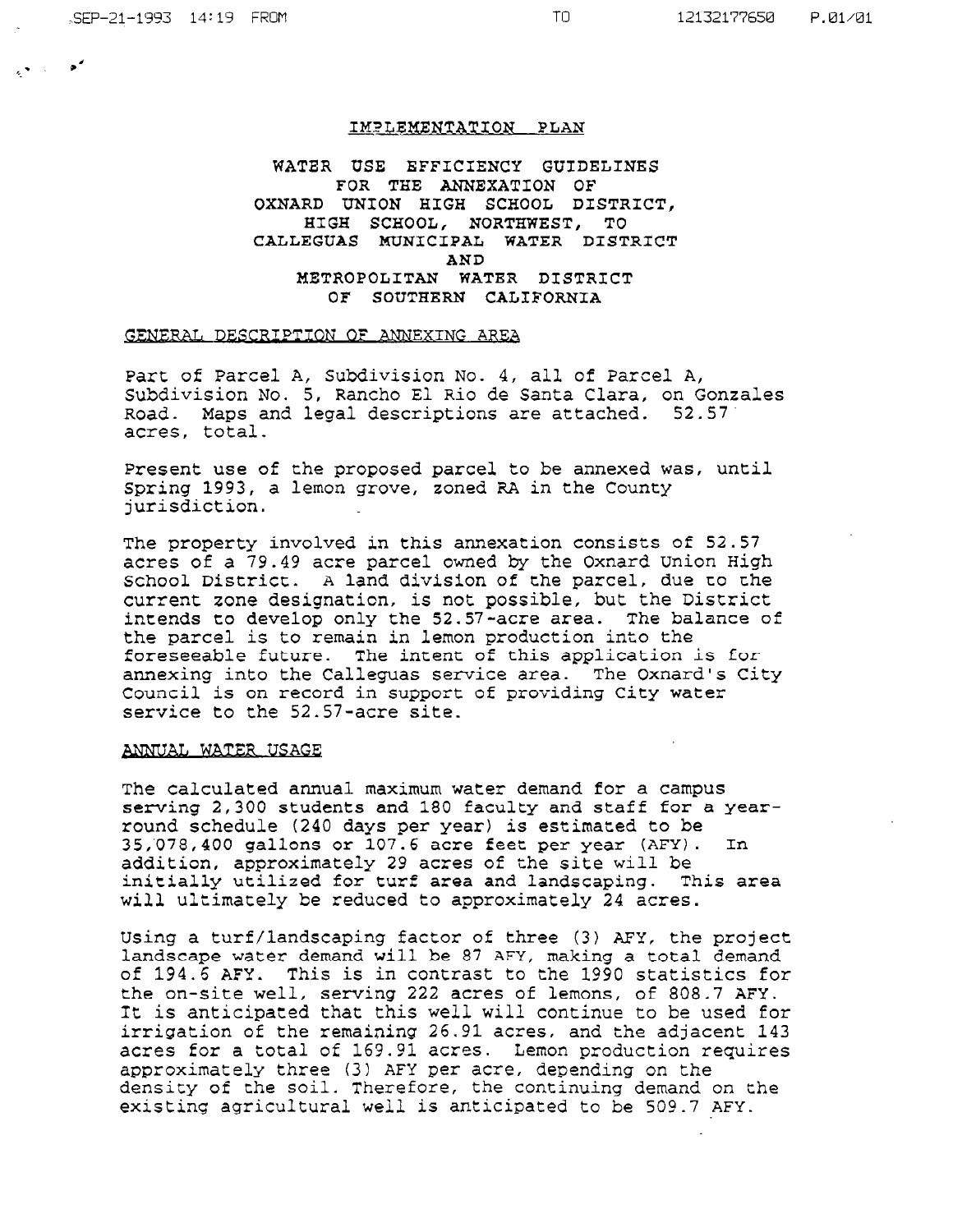The City of Oxnard presently receives treated water from Calleguas, and local ground water from United Conservation District, and blends this water at a two-to-one ratio; MWD/Calleguas water with local water respectively. The Oxnard Union High School District, Northwest campus, would receive the same blend, thus requiring 71.7 acre feet from MWD/Calleguas, to blend with 35.9 acre feet of local water. The quality of local water supplies available is not adequate to meet the needs of the City without blending.

# CALLEGUAS WATER MANAGEMENT

#### FEAK WATER USAGE

# Bard Reservoir

Calleguas owns and operates Bard Reservoir, which has a capacity of 10,500 acre feet of water. Calleguas' system sets flows based on past system averages for its service area from MWD for a given 24-hour period and meets peak daily water demands from Bard Reservoir.

#### Seasonal Storage

Calleguas is presently constructing the first of five wells that are planned to be built within the North Las Posas Basin. Each well is designed to inject an estimated 1,000 acre-feet of pre-treated water during the winter months for storage through MWD's seasonal storage program, and will then be extracted during the summer peak months, thereby offsetting peaking from MWD's system. Storage of 5,000 acre-feet of water would represent a six percent demand reduction by Calleguas from MWD through the peak months based on current water demands.

The Cities of Oxnard and Camarillo, and Camrosa Water District have implemented a similar program within their service areas that have significantly reduced summer peaking off of Calleguas' system.

### High and Low Flow Penalties

In 1982, Calleguas revised Ordinance MO. 12 (water service) to include a penalty to its purveyors for pervice) to include a penalty to its purveyors reservice) to include a penalty to its purveyors re included a penalty based on low f10-v~. Both penalties were imposed as the purveyor to direct their were imposed on the purveyor to unrest their that service areas.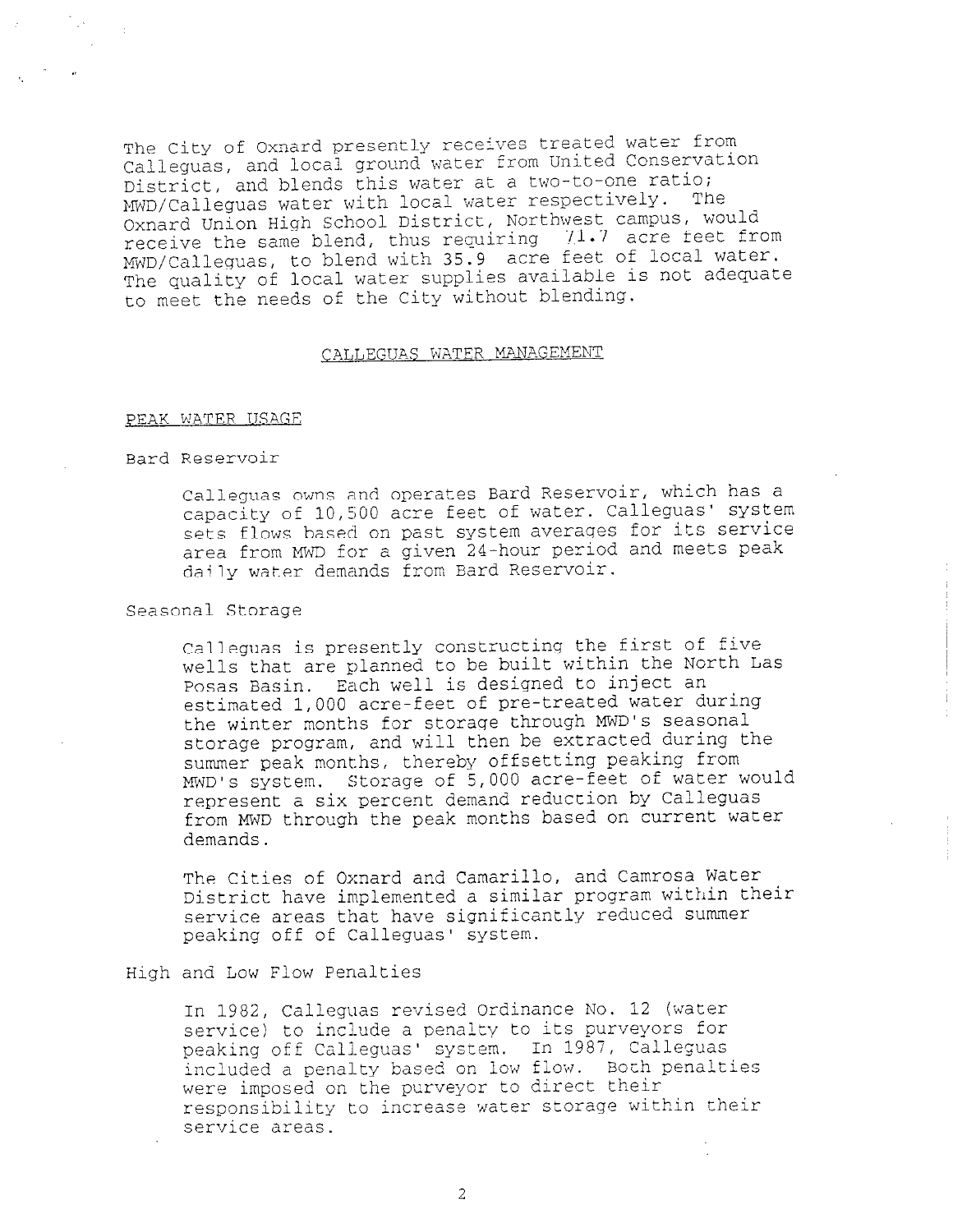#### Local Area Water Management

Water demands (peaking) from the MWD/Calleguas system can be effectively managed through the interconnection systems of Calleguas and the City of Oxnard.

Several of Calleguas' purveyors extract water from the local ground water basin within Calleguas' service area. In the event of a curtailment of water that is longer in duration than previously stated, Calieguas would be able to request its purveyors to increase their production.

The Oxnard distribution system has the ability to increase water deliveries from several sources to offset peaking:

- . Seasonal storage ground water extraction from the upper Oxnard aquifer
- Ground water extraction from the Fox Canyon aquifer
- Direct delivery from the United Water Conservation District
- . Drawing from the 18 million gallon terminal storage Springville Reservoir which is owned by Calleguas

The City of Oxnard has completed its third year of the Seasonal Storage Program. During the third year of participation, Oxnard directly injected 1,211.6 acre feet of water during the winter months, and will expend the stored water during the peak summer months.

#### WATER CONSERVATION

Additional water demands placed on MWD will be minimized by incorporating the following conservation measures.

Calleguas:

Calleguas participates in the Ventura County Water Conservation Management Plan, which is the only Countywide water conservation program in the State. This program is well recognized throughout the State as a positive effort for water management. The program is funded by Calleguas, two other water wholesalers in Ventura County, and the County cf Ventura.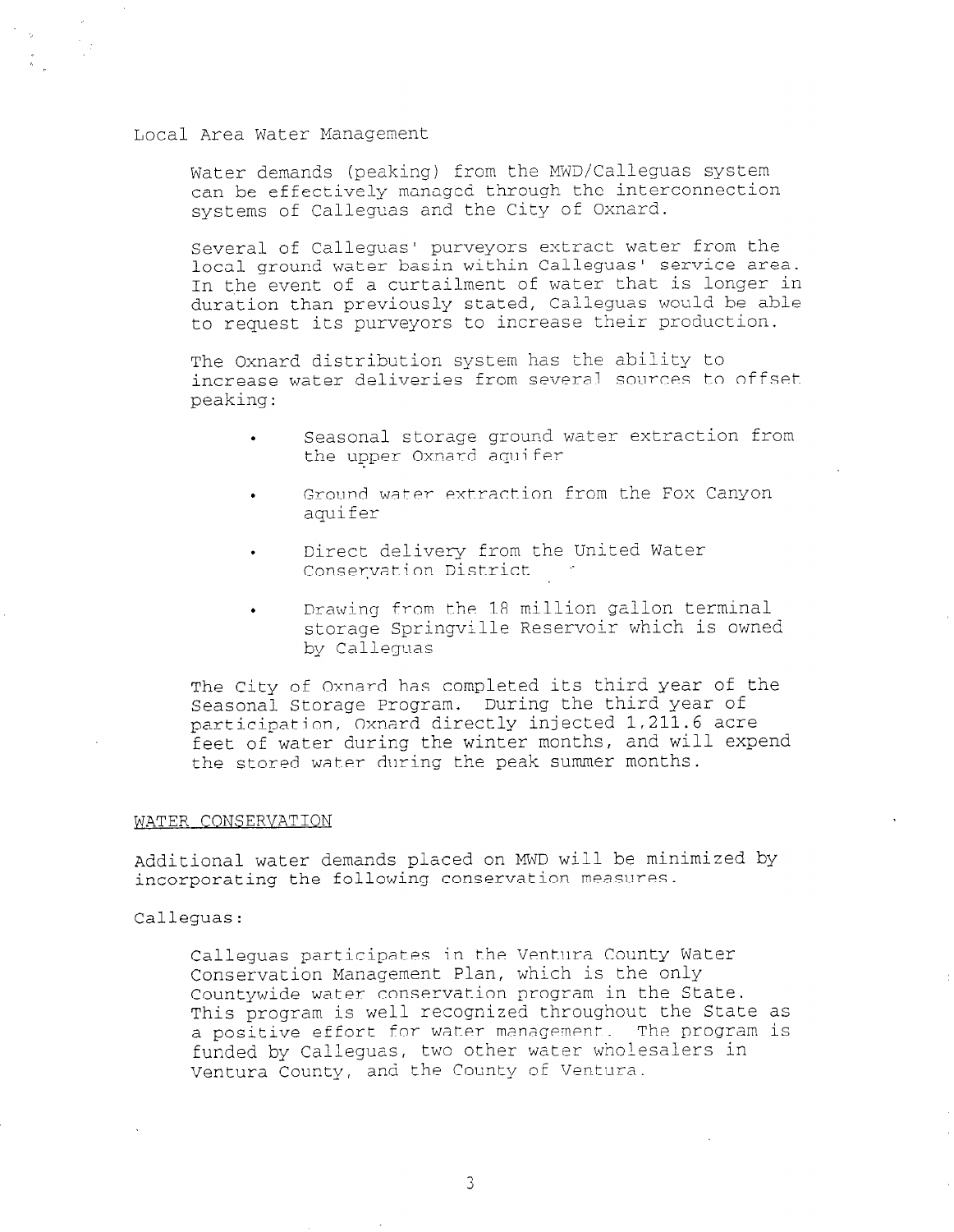. Urban water conservation measures include landscape, educational, commercial/industrial and public information programs.

. Agriculture water conservation measures include educational activities and On-farm Conservation Measures Coordination.

Calleguas also participates in the Mobile Irrigation Laboratory Program of Ventura County, which is funded by the State Department of Water Resources, Special Districts, MWD, Calleguas, and two other water wholesalers in Ventura County. The program provides training courses and on-site audits of irrigation systems for large turf areas and agriculture to maximize efficient use of water for irrigation.

The Board of Directors of Calleguas adopted Resolution No. 772, requiring installation of ultra-low water consumption plumbing fixtures in new construction.

Calleguas also provides to its purveyors residential water conservation kits and literature.

Annexing Area:

The Oxnard Union High School District will comply with State standards for water-efficient plumbing fixtures. These include toilet fixtures that are water-conserving as defined by ANSI Std. No. A112.19.3 reduced-flow shower heads, lavatory faucets and sink faucets, selfclosing valves on drinking fountains and faucets, pipe insulation on hot water lines, etc.

## RECLAIMED WATER

# Calleguas:

The Board of Directors of Calleguas adopted Resolution No. 773, promoting the use of reclaimed wastewater supplies. Calleguas requires that its purveyors develop the use of reclaimed wastewater for green belts and large turf irrigation. At present, approximately 869 AFY of reclaimed wastewater is sold to golf courses within Calleguas' service area with an additional 1,500 AFY to be made available in the next two years.

Calleguas' Board of Directors have approved the construction of a reclaimed water line in the Oak Park/North Ranch area. It is anticipated that upon completion of the project, approximately 1,300 acre feet of reclaimed water will be delivered to the area. The first phase of construction is proposed for the Fall of

4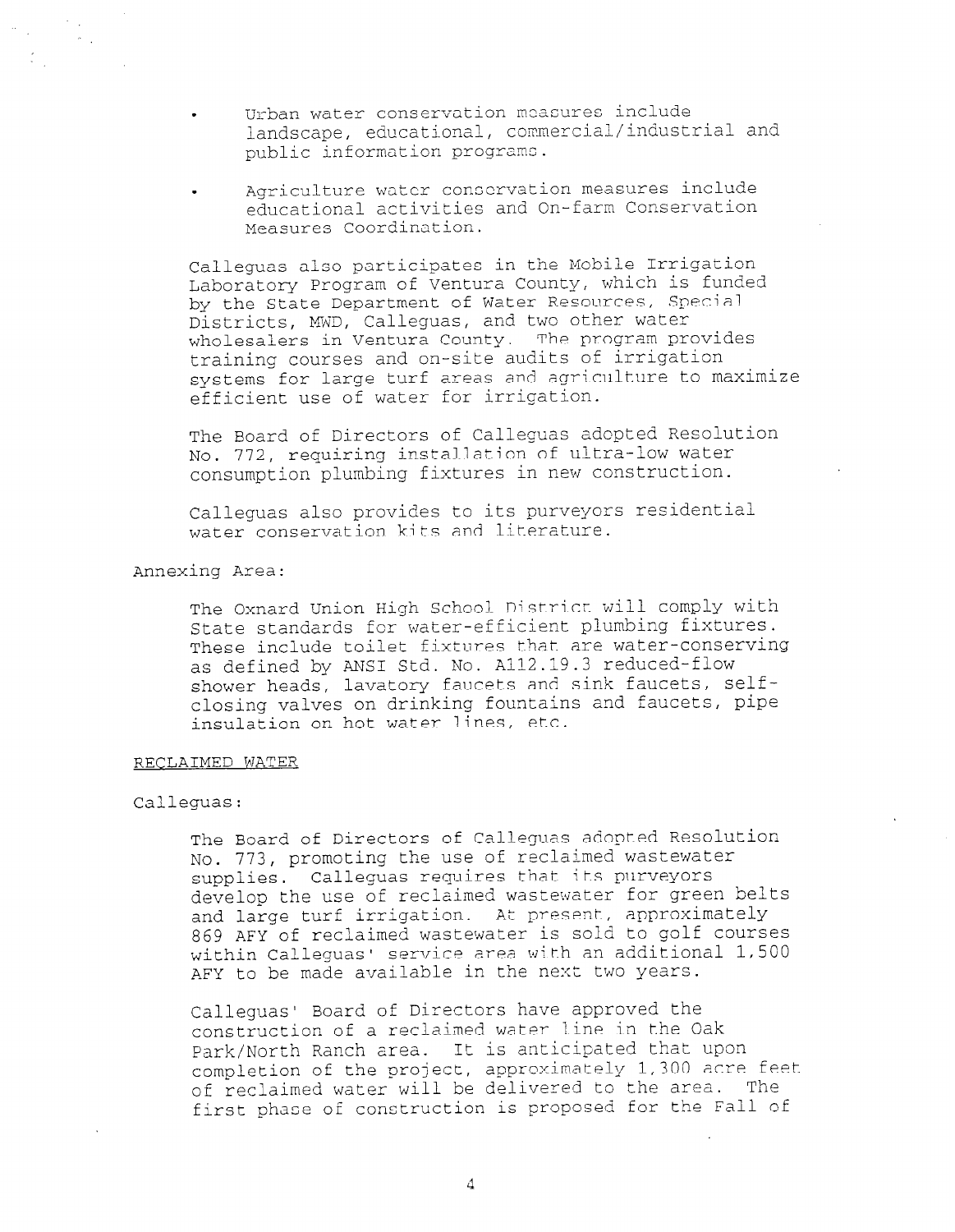1992 with completion by the end of 1993. Calleguas will also pursue reclamation projects in conjunction with its purveyors throughout their service areas.

# Annexing Area:

 $\mathcal{Z} \subset \mathbb{R}^{n \times n}$ 

The City of Oxnard's Wastewater Treatment Plant is not presently used for water reclamation and reuse. The City Council has directed that water reclamation be a priority and the City will be issuing a Request for Proposal (RFP) for use of reclaimed water this year.

### WATER DELIVERY CURTAILMENT

# Calleguas:

Calleguas has an integrated water delivery system which allows all areas in its service area to receive water from two alternative sources of water. The main source of water supply is from MWD via Jensen Treatment Plant and Distribution System. The second source of water is from storage in Bard Reservoir, used for system peaking and emergency storage. Bard Reservoir's storage capacity (10,500 acre feet) is adequate to supply water for total system usage for periods of 15 to 20 days at maximum demands during the summer and in excess of 45 days during winter months. In addition to Bard Reservoir, Calleguas has seven reservoirs that has a combined storage of 42 million gallons.

Several of Calleguas' purveyors pump water from the local ground water basin within Calleguas' service area. In the event of an emergency, curtailment of water from MWD as a result of a major facility failure that is longer in duration than previously stated, Calleguas could impose a water rationing plan and request its purveyors to increase their groundwater production to extend the District's reservoir reserves for other areas that do not have groundwater supplies.

Annexing Area:

The Oxnard Union High School District will be served by the City of Oxnard which, as a purveyor of Calleguas water is subject to the conservation measures detailed above. Oxnard has access to alternative sources of supply through extraction of groundwater or purchase directly from the United Water Conservation District.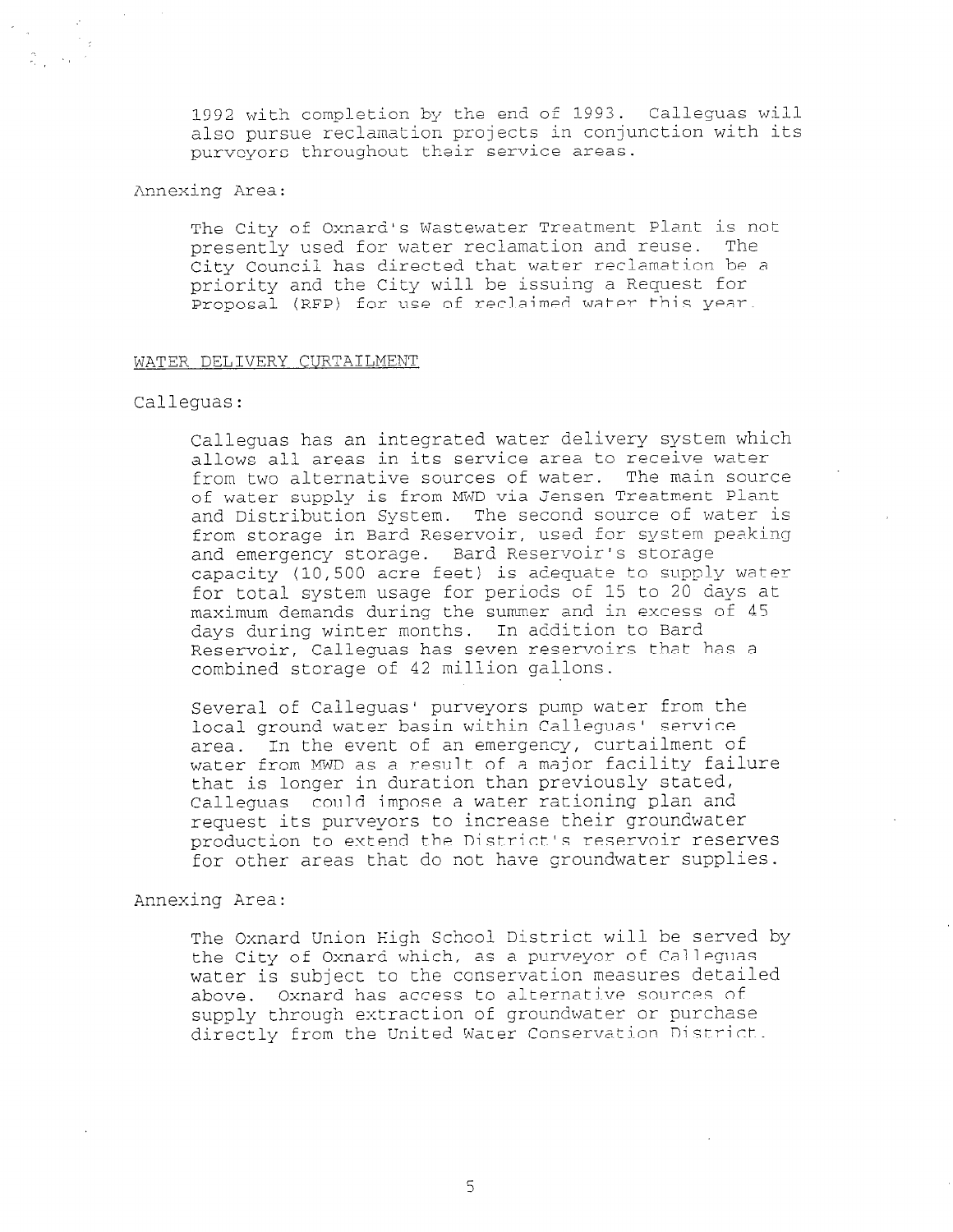#### CAPITAL CONSTRUCTION CHARGE

In 1980, Calleguas implemented a capital construction charge for all new development within its service area. The charge was established to raise the funds necessary to build additional facilities required for expansion of Calleguas' service area. Additionally, Calleguas assessed the capital construction water rate charge to its purveyors on water usage to augment the capital construction program. Calleguas' Master Plan approved by the Board of Directors identified the facilities that will be constructed to meet its future water demands.

## URBAN CONSERVATION BEST MANAGEMENT PRACTICES

To the extent practicable to do so, within the limits of its authority and jurisdiction, Calleguas Municipal Water District intends to apply the Urban Conservation Best Management Practices as set out in Attachment A to this Implementation Plan.

# WATER USE EFFICIENCY GUIDELINES

To the extent practicable, the City of Oxnard and Oxnard Union High School District shall comply with the following requirements of the Metropolitan Water District of Southern California (hereinafter liceroporrean macer siscrice or seachern carriering (nerormar<br>"Metropolitan"), and Calleguas Municipal Water Distr "Metropolitan"), and C<br>(hereinafter "Calleguas"):

A. With respect to the approximately 29 acres of the site which will be initially utilized for turf area and landscaping and which will ultimately be reduced to approximately 24 acres, well water will be used for irrigation to the extent practicable. To the extent that the use of such well water is not practicable, reclaimed wastewater or other non-potable water shall be used on such turf. If such supplies do not presently exist, a dual distribution system shall be constructed to accommodate such supplies when they become available in the future.

#### COMPLIANCE

A. Calleguas accepts the responsibility for assuring compliance with the provisions of Metropolitan's Water Use Efficiency Guidelines as indicated in this Plan and shall report to Metropolitan regarding such compliance.

Dated: September 17, 1993.

CALLEGUAS MUNICIPAL WATER DISTRICT

 $\mathbf{D}_{\mathbf{S}}$  $\frac{1}{2}$